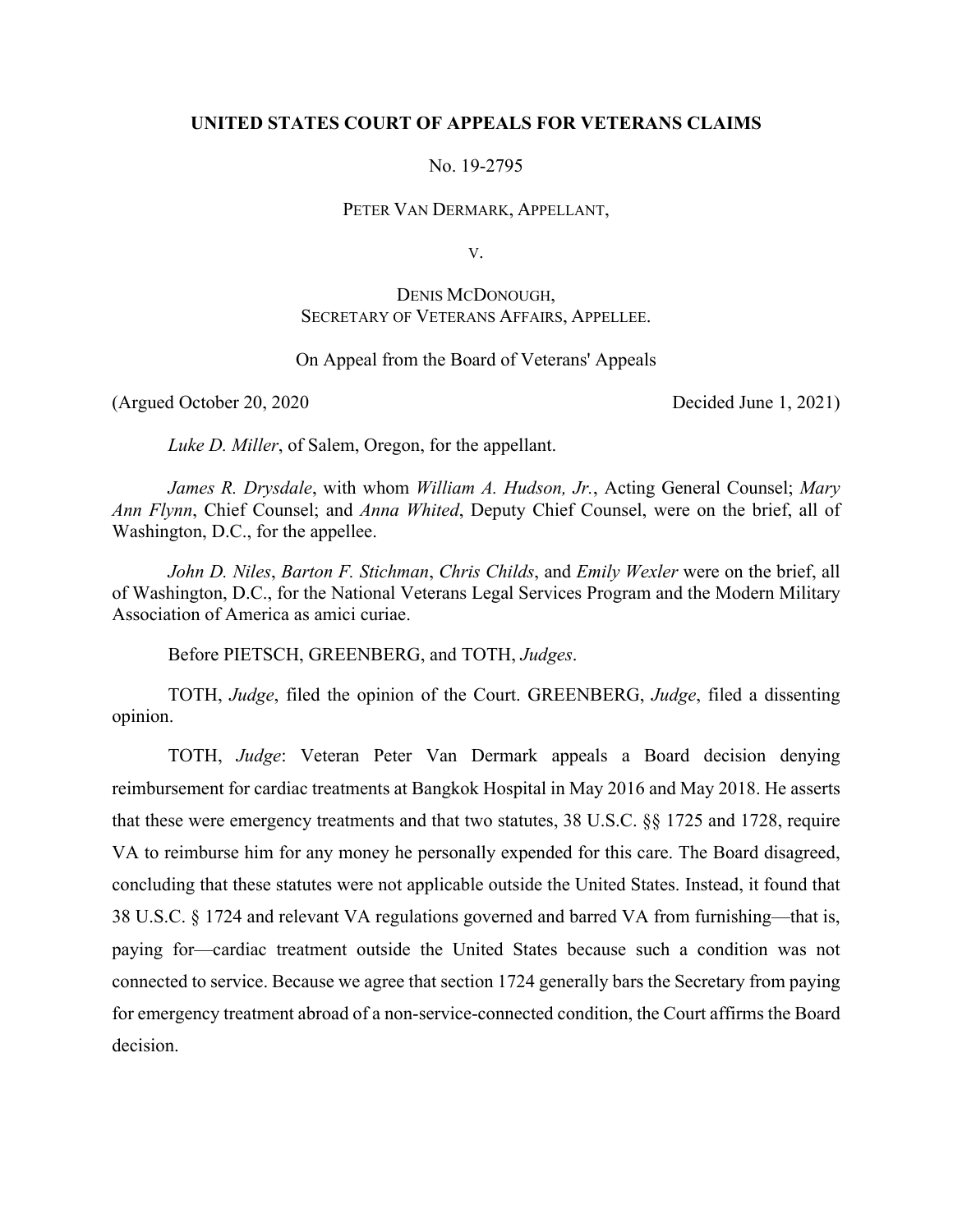#### **I. BACKGROUND**

### A. Law

 This case concerns the interaction of three statutes within chapter 17 of title 38 of the U.S. Code: sections 1724, 1725, and 1728. We start with an overview of each.

*1.* 

 The first is 38 U.S.C. § 1724, entitled "Hospital care, medical services and nursing home care abroad." It is the only statutory provision that expressly addresses VA's healthcare obligations outside the United States. At present, it instructs that "the Secretary shall not furnish hospital or domiciliary care or medical services outside any State."<sup>1</sup> 38 U.S.C. § 1724(a).

Subsections (b) and (c) of the statute create explicit exceptions to this prohibition. Under (b)(1), VA "may furnish" medical services and hospital care abroad to a U.S. citizen veteran "who is otherwise eligible to receive" them when necessary for treatment of a service-connected disability or as part of a rehabilitation program. Under (b)(2), the Secretary has discretion to furnish non-citizen veterans in the Philippines or Canada care and services for service-connected disabilities if he determines the care to be appropriate and feasible. Subsection (c) allows the Secretary, "[w]ithin the limits of those facilities of the Veterans Memorial Medical Center at Manila, Republic of the Philippines, for which the Secretary may contract," to "furnish necessary hospital care to a veteran for any non-service-connected disability if such veteran is unable to defray the expenses of necessary hospital care."

Finally, the statute allows the Secretary, "[w]ithin the limits of an outpatient clinic in the Republic of the Philippines that is under the direct jurisdiction of the Secretary," to "furnish a veteran who has a service-connected disability with such medical services as the Secretary determines to be needed." 38 U.S.C. § 1724(e).

VA implemented this statute by establishing the Foreign Medical Program (FMP) to "furnish hospital care and outpatient services to any veteran outside of the United States, without regard to the veteran's citizenship" if such care and services are "necessary for treatment of a service-connected disability, or any disability associated with and held to be aggravating a serviceconnected disability," or are "furnished to a veteran participating in a rehabilitation program under ... chapter 31." 38 C.F.R.  $\S$  17.35(a)(1)-(2) (2020). Subsection (b) addresses the special

<sup>&</sup>lt;sup>1</sup> "The term 'State' means each of the several States, Territories, and possessions of the United States, the District of Columbia, and the Commonwealth of Puerto Rico." 38 U.S.C. § 101(20).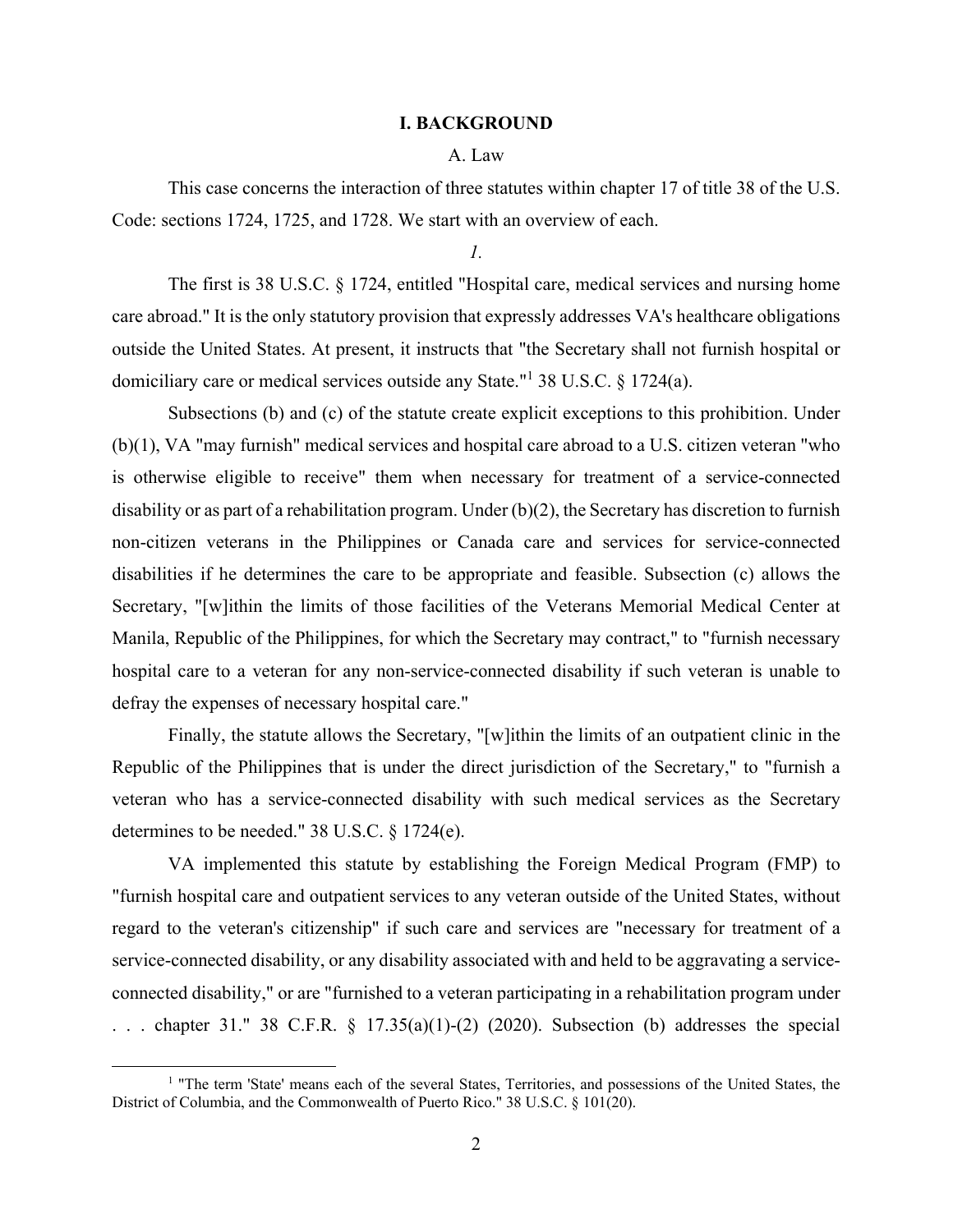circumstances regarding treatment in the Philippines. "Claims for payment or reimbursement for services not previously authorized by VA under this section are governed by §§ 17.123-17.127 and 17.129-17.132." 38 U.S.C. § 17.35(c).

*2.* 

Next to be enacted, in 1973, was section 1728, which instructs the Secretary to "reimburse veterans eligible for hospital care or medical services . . . for the customary and usual charges of emergency treatment (including travel and incidental expenses under [certain terms and conditions])" when such emergency treatment was rendered outside the VA system for any of the following: (1) an "adjudicated" service-connected disability; (2) a non-service-connected disability "associated with and held to be aggravating a service-connected disability"; (3) any disability, if a veteran has a permanent total disability; or (4) any illness, injury, or dental condition of a veteran in a rehabilitation program where the care or treatment is necessary to facilitate entrance into or continuation of that program. 38 U.S.C. § 1728(a).

The implementing regulation, 38 C.F.R. § 17.120, reiterates these criteria without much elaboration except for (a)(3), with respect to which it provides: "For any disability of a veteran who has a total disability permanent in nature resulting from a service-connected disability (does not apply outside of the States, Territories, and possessions of the United States, the District of Columbia, and the Commonwealth of Puerto Rico)." 38 C.F.R. § 17.120(a)(3) (2020). Prior to its recodification in 1996, this regulation was located at 38 C.F.R. § 1780. *See* 61 Fed. Reg. 21,965, 21,968 (May 13, 1996). The parenthetical language was added in 1986 "to more accurately define the eligibility requirements for claims filed for VA payment of unauthorized medical services." 51 Fed. Reg. 8672, 8672 (Mar. 13, 1986).

Originally, section 1728 did not define "emergency treatment," *see* Pub. L. No. 93-82, Title I, § 106(a), 87 Stat. 179, 183 (Aug. 2, 1973), but Congress eventually assigned it the same meaning as it bore in the later-enacted section 1725. 38 U.S.C. § 1728(c). We turn to that final section now.

*3.* 

Section 1725 was enacted in 1999 and addresses, in depth, the issue of VA's reimbursement for emergency treatments. It defines "emergency treatment" as "medical care or services furnished, in the judgment of the Secretary—"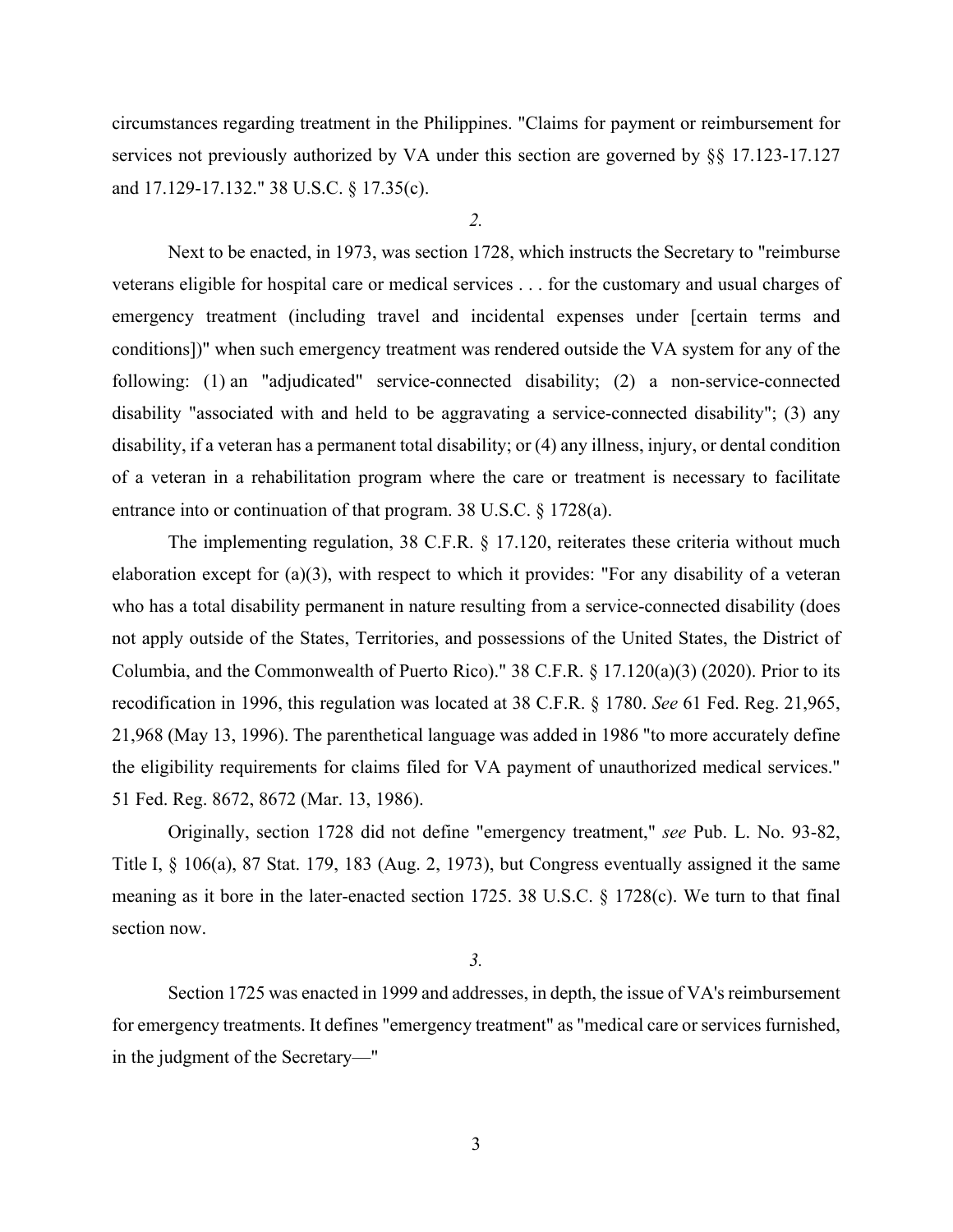- (A) when Department or other Federal facilities are not feasibly available and an attempt to use them beforehand would not be reasonable;
- (B) when such care or services are rendered in a medical emergency of such nature that a prudent layperson reasonably expects that delay in seeking immediate medical attention would be hazardous to life or health; and
- (C) until—

(i) such time as the veteran can be transferred safely to a Department facility or other Federal facility and such facility is capable of accepting such transfer; or

(ii) such time as a Department facility or other Federal facility accepts such transfer if—

(I) at the time the veteran could have been transferred safely to a Department facility or other Federal facility, no Department facility or other Federal facility agreed to accept such transfer; and

(II) the non-Department facility in which such medical care or services was furnished made and documented reasonable attempts to transfer the veteran to a Department facility or other Federal facility.

#### 38 U.S.C. 1725(f)(1).

When emergency treatment is at issue, the provision states that the Secretary "shall reimburse a veteran . . . for the reasonable value of emergency treatment furnished the veteran in a non-Department facility" if the veteran is "an active [VA] health-care participant" and is "personally liable" for the emergency treatment.  $\S$  1725(a)(1), (b)(1). An active health-care participant is a veteran who is "enrolled in the health care system established under section 1705(a) of title 38 or received VA healthcare under chapter 17 within the 24-month period preceding the emergency treatment.<sup>2</sup> § 1725(b)(2).

# B. Facts

Veteran Paul Van Dermark resides in Thailand. He served in the Navy from June 1963 until May 1967. Following service, he applied for disability compensation and was granted service

<sup>&</sup>lt;sup>2</sup> Under section 1705(a), the Secretary is directed to "establish and operate a system of annual patient enrollment" following a specific prioritization list; the first category includes veterans with service-connected disabilities rated 50% or greater, and the second category is made up of veterans with service-connected disabilities rated 30% or 40%. 38 U.S.C. § 1705(a)(1)-(2).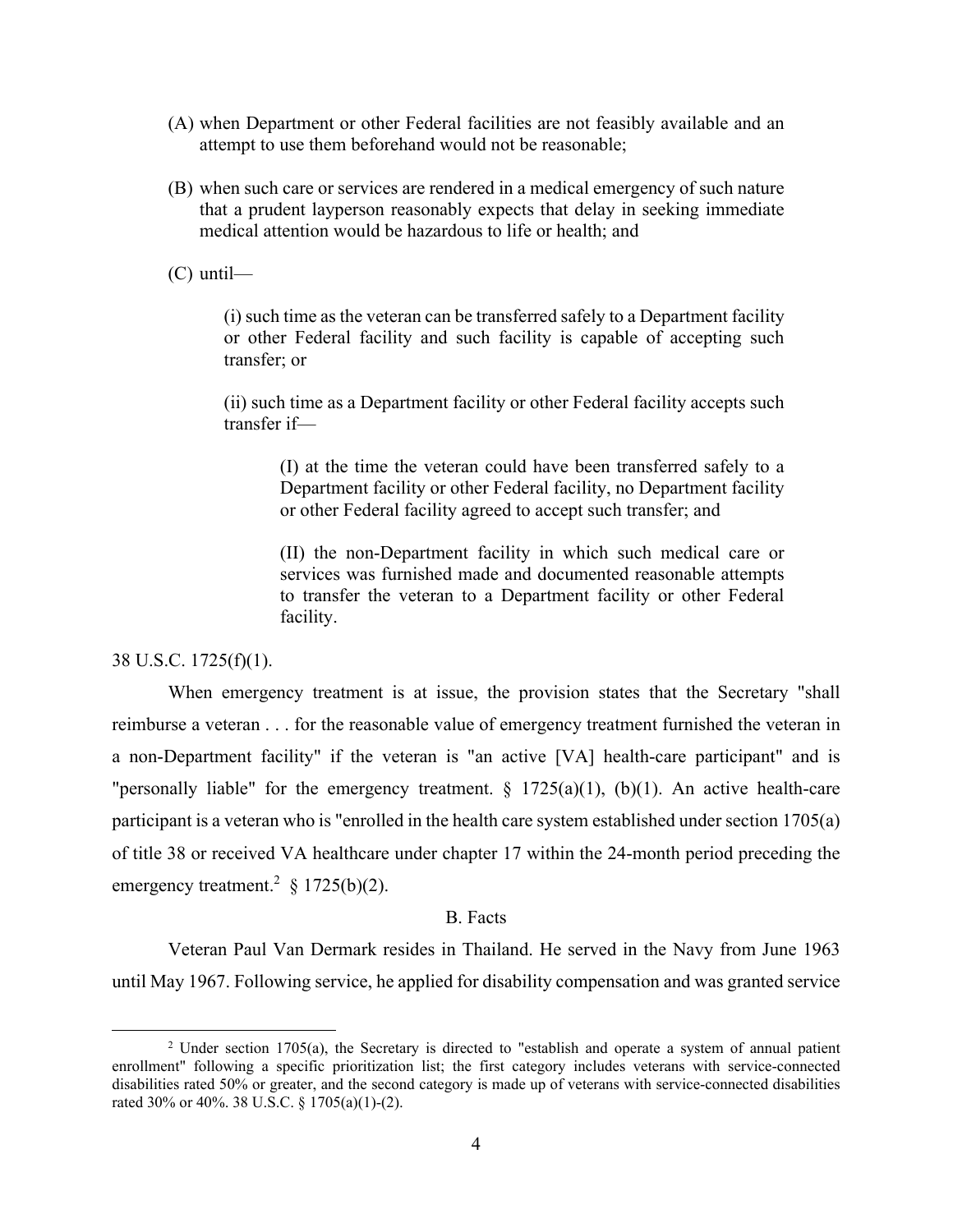connection for a right wrist and thumb disability, right shoulder capsulitis, bronchitis, and hemorrhoids. His combined schedular evaluation eventually reached 90% and he was assigned a total disability rating based on individual unemployability. He is not service connected for any heart-related condition.

 In May 2016, Mr. Van Dermark started experiencing cardiac symptoms and underwent preliminary testing, which revealed an abdominal aortic aneurism. He contacted VA's FMP on May 5 to request reimbursement for medical bills he had already incurred and to inquire about his entitlement to reimbursement for a planned surgery. On May 14, he was informed that the FMP could not reimburse him because his treatments were not related to a service-connected disability. Mr. Van Dermark went ahead with his planned surgery and was hospitalized at Bangkok Hospital from May 22 to 26, 2016. The following month, VA personnel from the FMP formally denied his claim for reimbursement because the treatment he received was not related to a service-connected disability. When he disagreed, VA issued a Statement of the Case in October 2016 citing 38 U.S.C. § 1724 and its implementing regulation, 38 C.F.R. § 17.35, as the reasons for denial. He appealed to the Board, asserting that he was entitled to reimbursement under 38 U.S.C. § 1728(a)(3).

Meanwhile, Mr. Van Dermark had renewed cardiac problems in 2018 and sought VA treatment. He flew to Guam on May 4, 2018, for testing and observation at the United States Naval Hospital. He was then transferred to Tripler Army Medical Center in Hawaii on May 9 and underwent a coronary catheterization two days later. He was scheduled for a coronary artery bypass graft surgery on May 23 to replace his aortic valve. But he grew dissatisfied with the nursing staff and the outpatient accommodations that VA had arranged and decided to return to Thailand.

Upon returning, Mr. Van Dermark received medical care at the Bangkok Hospital on May 27, 2018. He again sought reimbursement from VA but was denied. He appealed this denial as well.

The Board issued a decision on April 17, 2019, denying reimbursement for expenses from both May 2016 and May 2018. First, the Board found that section 1724 was the controlling statute. This section "governs hospital care, medical services and nursing home care abroad," and the term "emergency medical treatment" as used in sections 1725 and 1728, the Board concluded, is encompassed by "medical services." R. at 12 (internal quotation marks omitted). The Board reasoned that the emergency treatment reimbursement provisions in sections 1725 and 1728 are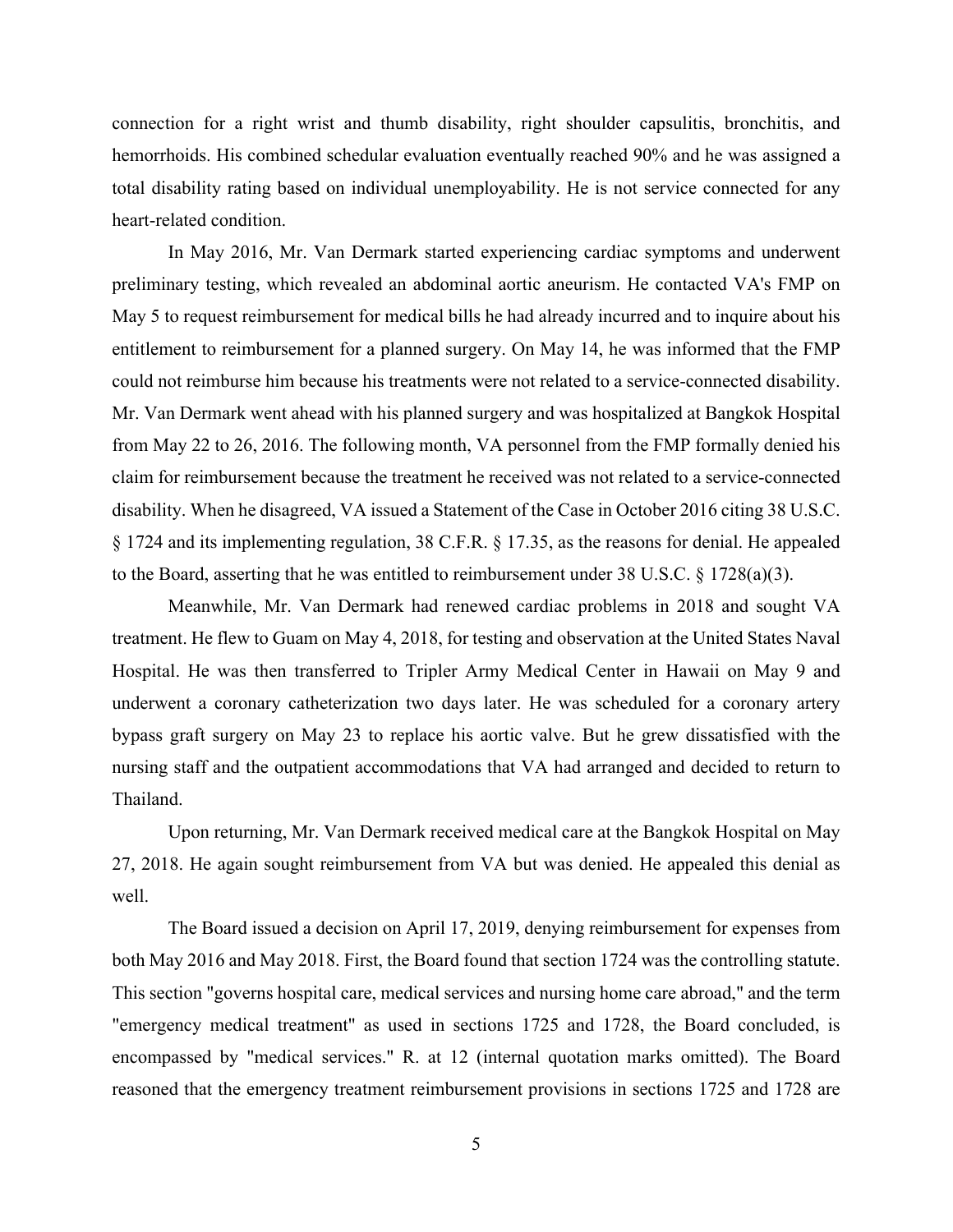constrained by section 1724's general prohibition against VA providing medical care abroad. Under section 1724, Mr. Van Dermark's May 2016 and May 2018 cardiac treatments at Bangkok Hospital could not be reimbursed by VA because they did not relate to a service-connected condition or a non-service-connected condition associated with or aggravated by a serviceconnected condition; nor was Mr. Van Dermark participating in a chapter 31 rehab program.<sup>3</sup> The Board did not determine whether any care received at the Bangkok Hospital constituted emergency treatment. This appeal followed.

### **II. ANALYSIS**

Mr. Van Dermark doesn't dispute the Board's analysis under section 1724. Instead, he argues that section 1724 is inapplicable to his claim for reimbursement. He begins by observing that both "furnish" and "reimburse" appear in sections 1725 and 1728 and reasons that these distinct terms must be presumed to bear distinct meanings. Relying on the common definitions of the words, he contends that "furnish" in the context of 1725 and 1728 requires the direct provision of healthcare, while "reimburse" signifies payment for healthcare provided by another party. And invoking the consistent meaning canon, Mr. Van Dermark asserts that "furnish" in section 1724(a) should be understood to have the same meaning it does in sections 1725 and 1728. Thus, he reasons that section 1724 does not affect his claim for reimbursement because VA was not asked to "furnish" him care but to "reimburse" him for care. With section 1724's bar cleared, Mr. Van Dermark believes that he is entitled to reimbursement for purportedly emergency treatment at the Bangkok Hospital in 2016 and 2018 under either section 1728(a)(3) because of his TDIU rating or section 1725(b) as an active VA healthcare participant personally liable for the non-VA treatment he received.

In response, the Secretary argues that, when read as a whole, the statutory scheme embedded within chapter 17 demonstrates a congressional intent only to provide or pay for medical care outside of the United States through the FMP established by section 1724.

Before reaching the legal issues, however, the Court must address a factual argument interposed by the Secretary. He contends that the medical care Mr. Van Dermark received from

<sup>&</sup>lt;sup>3</sup> But the Board did remand the issue of entitlement to reimbursement for March 2017 treatment at the Bangkok Hospital for a head injury that Mr. Van Dermark asserted was precipitated by his right wrist disability, which *is* service connected. Because remands are not final Board decisions, the Court has no jurisdiction over that matter. *See Sharp v. Shulkin*, 29 Vet.App. 26, 28 n.1 (2017).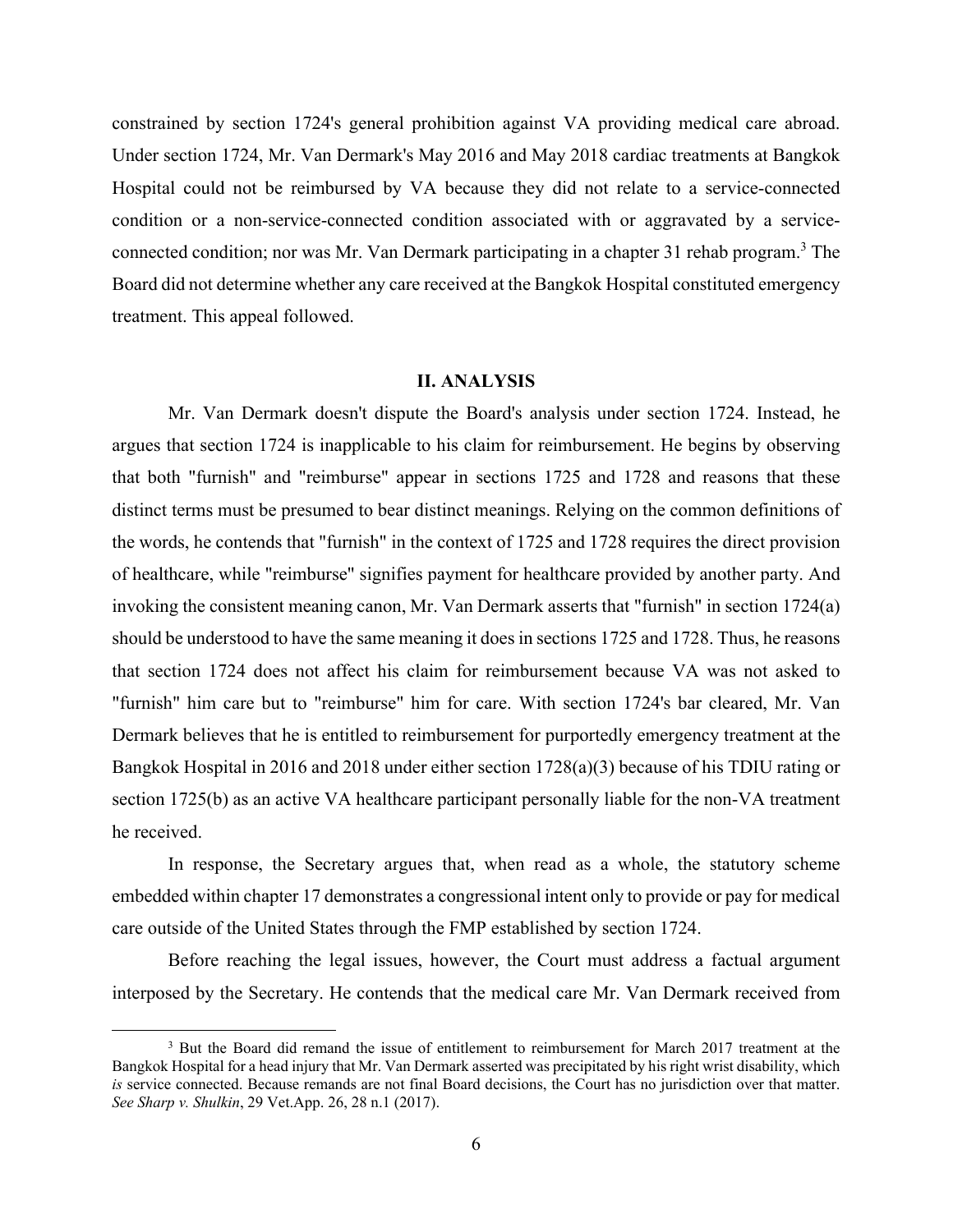the Bangkok Hospital did not constitute emergency treatment as the phrase is defined in section 1725(f) and urges the Court to affirm on those grounds without going further. But whether specific hospital care constitutes emergency treatment is a factual question, and the Board did not make any findings on this issue in its decision. Outside certain circumstances not present here, the Court cannot decide factual questions in the first instance. *See Kyhn v. Shinseki*, 716 F.3d 572, 575 & n.4 (Fed. Cir. 2013). Therefore, the following analysis will presume solely for argument's sake that the care at issue in this case was emergency treatment.

This appeal turns on statutory interpretation. Statutory interpretation is a legal question, and the Court reviews the Board's determinations on legal questions de novo. *Casey v. Wilkie*, 31 Vet.App. 260, 265 (2019). "In determining the meaning of a statutory provision, 'we look first to its language, giving the words used their ordinary meaning.'" *Id.* (quoting *Artis v. District of Columbia*, 138 S. Ct. 594, 603 (2018)). But context "inform[s] any statutory provision's plain meaning." *Id.* Put otherwise: "The meaning of the phrase turns on its context." *Caraco Pharm. Labs., Ltd. v. Novo Nordisk A/S*, 566 U.S. 399, 413 (2012).

The first relevant term to tackle is "emergency treatment," the meaning of which is easy to ascertain because Congress defined it as "medical care or services furnished" in specific circumstances. 38 U.S.C. § 1725(f)(1). Section 1724(a)'s prohibition covers "hospital or domiciliary care or medical services outside any State." The Board concluded that "emergency treatment" as used in sections 1725 and 1728 "is encompassed by the term 'medical services' in 38 U.S.C. § 1724 and this statute applies to both emergency and non-emergency treatment abroad." R. at 12. Mr. Van Dermark doesn't challenge this conclusion in his opening brief.

In his reply brief, the veteran asserts that "hospital and domiciliary care" as used in section 1724(a) "differs from 'emergency treatment'" as used in sections 1725 and 1728. Reply Br. at 10. But this cursory statement isn't enough to preserve a challenge on appeal to the Board's conclusion. First, it doesn't address the term "medical services," which is what the Board examined. Second, despite the citations in the reply brief, the veteran's opening brief doesn't touch upon the issue at all, and the Court deems challenges not raised in an opening brief forfeited. *Fears v. Wilkie*, 31 Vet.App. 308, 319 n.100 (2019). Finally, even in the reply brief, Mr. Van Dermark never offers any argument to support an assertion that "emergency treatment" isn't covered by section 1724. Therefore, we treat this issue as conceded on appeal.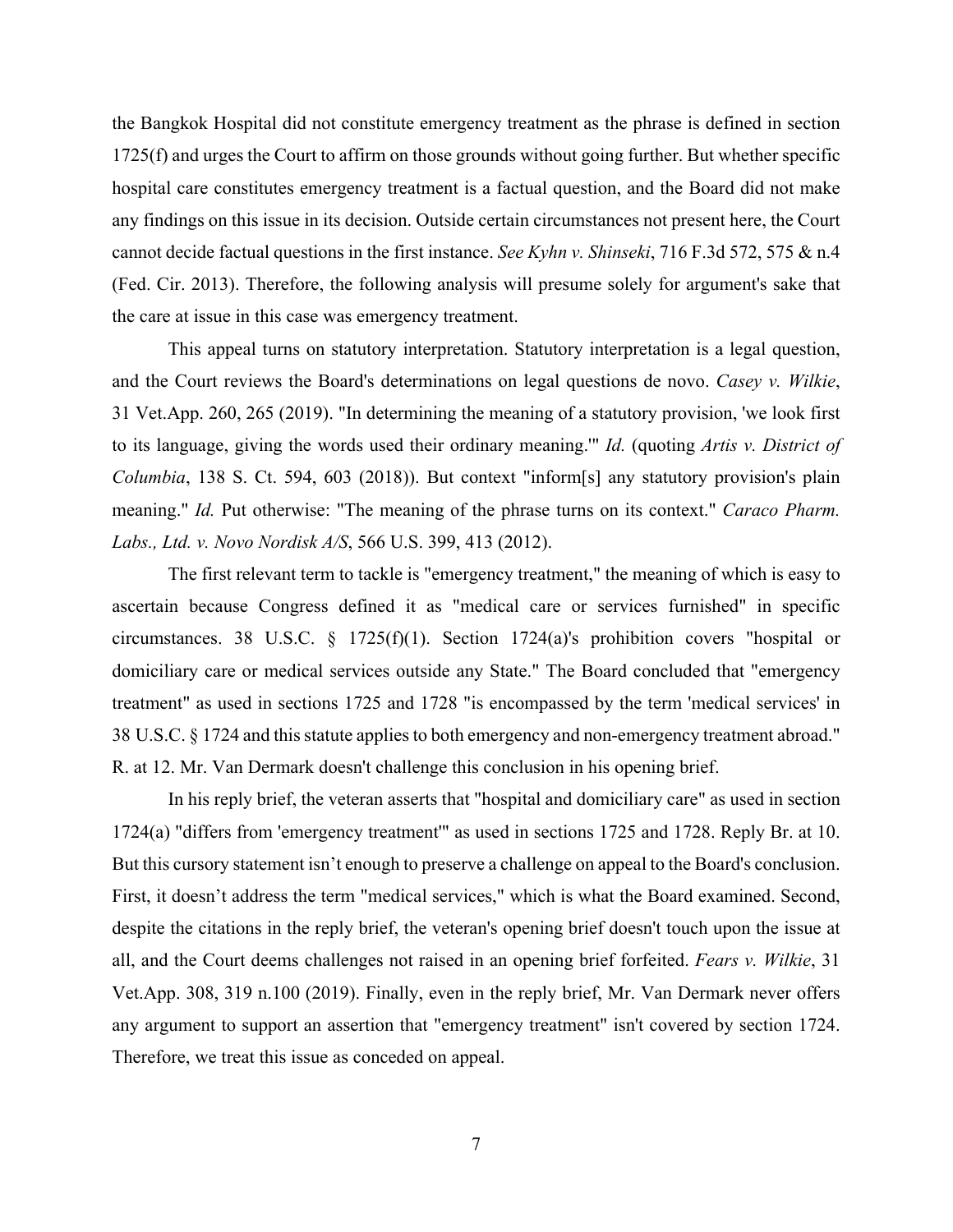The other two terms at issue here are "reimburse" and "furnish." Because neither is specifically defined by Congress, the Court looks to their ordinary meaning at the time of enactment. *See New Prime Inc. v. Oliveira*, 139 S. Ct. 532, 539 (2019). The word "reimburse" in sections 1725 and 1728 meant (and still means) "to pay back (an equivalent for something taken, lost, or expended)." WEBSTER'S NEW INTERNATIONAL DICTIONARY 1914 (3d ed. 1966); MERRIAM WEBSTER'S COLLEGIATE DICTIONARY 1986 (10th ed. 1998). There is no real dispute between the parties over the scope of this term.

The same cannot be said of "furnish." The term's appearance in section 1724 has its origin in 1940 legislation. *See* Act of Oct. 17, 1940, ch. 893, § 4, 54 Stat. 1193, 1195. Back then "furnish" was primarily understood to mean "[t]o provide for; to provide what is necessary for"; it also was defined as "[t]o provide; supply; give; afford," specifically, "[t]o supply (a person or thing *with* something)." WEBSTER'S NEW INTERNATIONAL DICTIONARY 1021 (2d ed. 1934); *accord* THE POCKET OXFORD DICTIONARY 334 (7th ed. 1943). Thus, "furnish" has a potentially broad scope. It can mean to directly provide something or to indirectly provide *for* it.

This is where context comes in. To ascertain the meaning of "furnish" in section 1724(a), Mr. Van Dermark looks to sections 1725 and 1728. *See* Appellant's Br. at 19. In the context of those provisions, he maintains, the word "furnish" must be understood to describe "only" the situation where VA is "directly" providing medical care, whereas "reimburse"—which is used alongside it—means to repay for medical care furnished by another. *Id.* at 16-17. Focusing narrowly on sections 1725 and 1728, there is something to this. The distinction is clear when Congress, for example, instructed the Secretary to "*reimburse* a veteran . . . for the reasonable value of emergency treatment *furnished* the veteran in a non-Department facility." 38 U.S.C. § 1725(a) (emphasis added). Or when it permitted the Secretary, "in lieu of *reimbursing* [a] veteran," to "make payment of the reasonable value of emergency treatment directly—to the hospital or other health facility *furnishing* the emergency treatment." 38 U.S.C. § 1728(b)(1) (emphasis added). In these passages, the word "furnish" appears to exclude the concept of reimbursement.

 But the fact that "furnish" may bear this narrow meaning in sections 1725 and 1728 does not support giving it the same meaning elsewhere in chapter 17. For instance, under the Veterans Community Care Program, the Secretary is instructed in certain circumstances to "furnish hospital care, medical services, and extended care services to a covered veteran through health care providers" like a "Federally-qualified health center" or the "Indian Health Service." 38 U.S.C.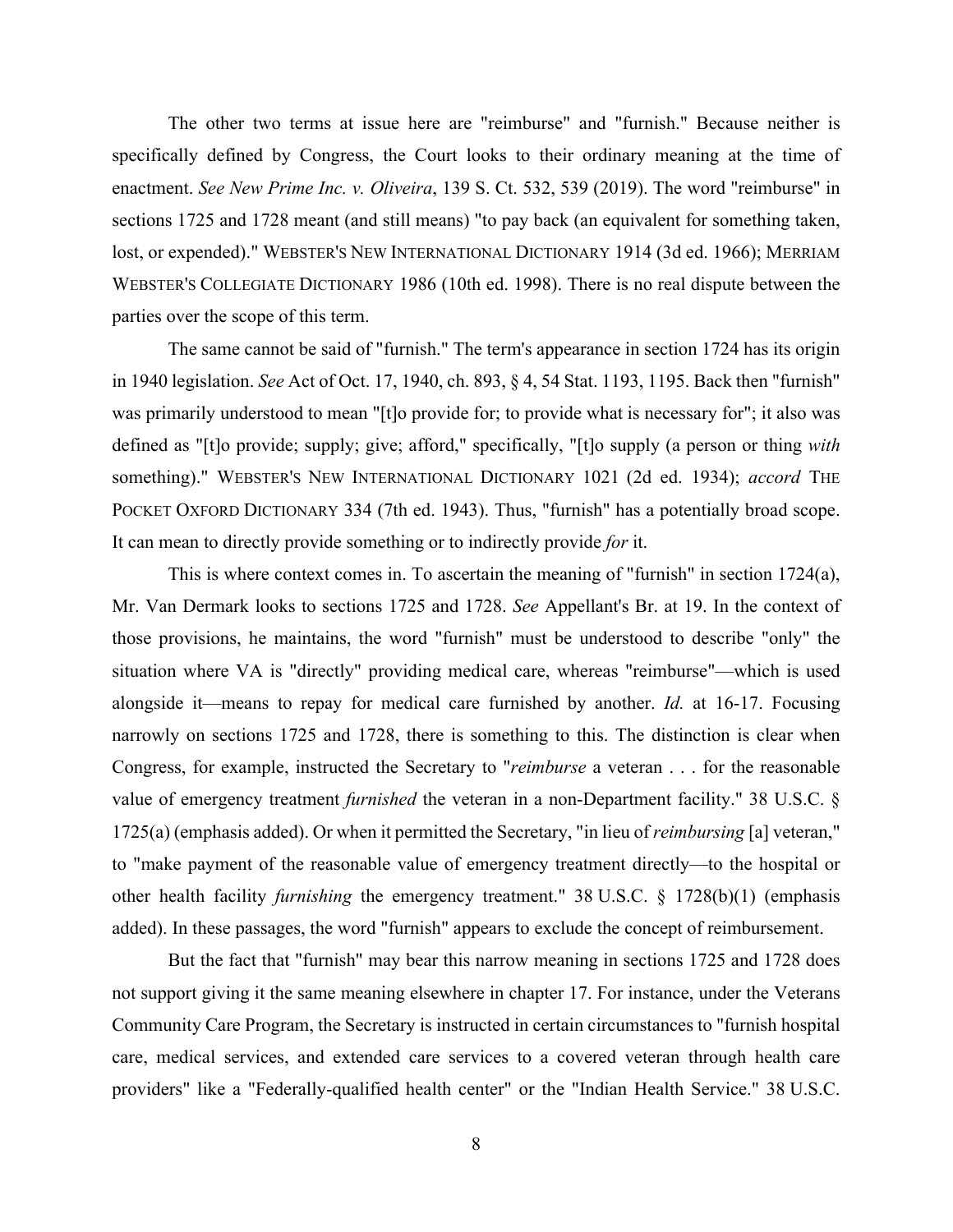§ 1703(c), (d)(1). Likewise, when hospital care or a medical service is not "feasibly available" in a VA facility, the Secretary is authorized to "furnish such care or service to such covered individual through an agreement under this section with an eligible entity or provider to provide" them. 38 U.S.C. § 1703A(a)(1)(A). Other examples abound. *See, e.g.*, 38 U.S.C. §§ 1712A(e)(1),  $1720C(b)(1)$ ,  $1720I(c)(1)$ ,  $1788(c)$ . In these provisions, it's clear that Congress is using "furnish" to mean, not the direct provision of healthcare by VA, but the assumption of the cost of healthcare provided by non-VA entities.

 Mr. Van Dermark admitted as much at oral argument. Departing somewhat from his initial briefing position, he conceded that "furnish" as used in chapter 17 can mean the provision of healthcare directly by VA or the provision of healthcare by VA via a contract with a third party. But he still maintained that "furnish" cannot mean after-the-fact reimbursement of healthcare provided by a third party. Oral Argument at 10:47-12:56.

 But Congress "need not, and frequently does not, use the same term to mean precisely the same thing in two different statutes, even when the statutes are enacted at about the same time." *Sec. Indus. Ass'n v. Bd. of Governors of Fed. Res. Sys.*, 468 U.S. 137, 174-75 (1984) (O'Connor, J., dissenting). And as noted above, the relevant portions of chapter 17 were not enacted at the same time but over the course of 50 years. The consistent-usage canon—which Mr. Van Dermark implicitly invokes when he consults the way "furnish" is used in VA's other healthcare statutes— "readily yields to context, especially when a statutory term is used throughout a statute and takes on distinct characters in distinct statutory provisions." *Return Mail, Inc. v. U.S. Postal Serv.*, 139 S. Ct. 1853, 1863 (2019) (quotation marks omitted); *see also id.* at 1865 ("The consistent-usage canon breaks down where Congress uses the same word in a statute in multiple conflicting ways.").

Because Congress has not defined "furnish" and has used it to mean distinct things throughout chapter 17, section 1724(a) itself provides the most important contextual clues to the scope of "furnish" in that provision. Several considerations persuade us that subsection (a) uses the term "furnish" in its broader sense of "provide for." Thus, the general ban on VA's furnishing medical services abroad also bars reimbursement for medical services, save for the exceptions specified in later subsections of 1724.

First, when the verb "furnish" was added to section 1724's precursor in 1940, the existing law—a VA regulation—stated: "No person shall be entitled to receive domiciliary, medical, or hospital care, including treatment, who resides outside of the continental limits of the United States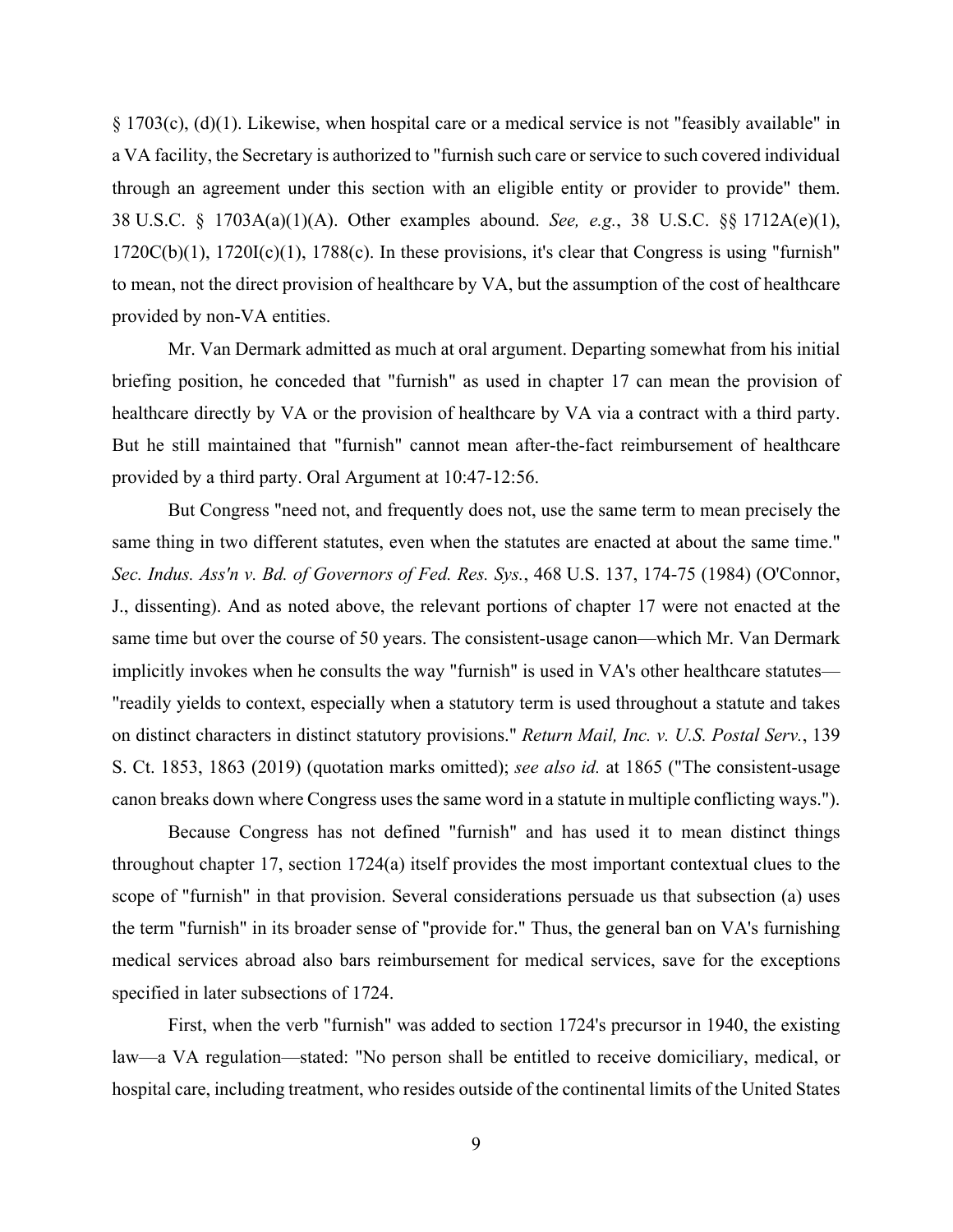or its Territories or possessions." § 4, 54 Stat. at 1195. To this, Congress tacked on the following: "*Provided*, That in the discretion of the Administrator of Veterans' Affairs necessary hospital care, including medical treatment, *may be furnished* to veterans who are citizens of the United States and who are temporarily sojourning or residing abroad, for disabilities due to war service in the armed forces of the United States." *Id.* (emphasis added).

A Senate report on the amendment indicated that the exception in 1940 was created because VA thought the existing law worked "a hardship on certain veterans suffering with serviceconnected disabilities . . . and others who, from necessity rather than choice, are temporarily residing abroad in the promotion for American interests." S. REP. NO. 76-2198, at 5-6 (1940). Importantly for present purposes, the report stated that the existing law barring entitlement to medical or hospital care abroad was "in consonance" with another VA regulation that "limit[ed] the right to treatment primarily to that which can be afforded in Government facilities." *Id.* at 5. With the amendment, Congress decided to "permit the hospitalization of such veterans who have had war service and who are American citizens, when necessary for the relief of service-connected disabilities." *Id.* at 6. In other words, although there were no VA (i.e., "Government") facilities abroad to treat service-connected disabilities, VA could allow non-VA facilities in other countries to furnish such treatment by picking up the tab. As Congress continued to recognize almost two decades later, "American veterans residing in other countries, such as France, England, or Germany, are not given medical care *at VA expense* for non-service-connected disabilities." S. REP. NO. 85-1469, at 5 (1958) (emphasis added).

That "furnish" bore this broad meaning of indirect provision by VA is supported by the VA Administrator's first report to Congress after the amendment discussed above took effect.<sup>4</sup> The Administrator noted that the

prohibition against the rendering of medical treatment for beneficiaries in foreign countries . . . was repealed by a law authorizing such treatment for applicants suffering from service connected conditions who could establish the fact that they have American citizenship. By agreement, the Department of State undertook to establish that required status before *arranging*, as heretofore, *the treatment of such citizens living in foreign countries* (other than Canada, where direct arrangements

<sup>&</sup>lt;sup>4</sup> We take judicial notice of the statements and other facts put forth in the VA report because this is "extrarecord evidence . . . from sources whose accuracy cannot reasonably be questioned." *Euzebio v. McDonough*, 989 F.3d 1305, 1323 (Fed. Cir. 2021) (quotation marks omitted); *see Dodd v. TVA*, 770 F.2d 1038, 1039 n.1 (Fed. Cir. 1985) (taking judicial notice of facts contained in the Tennessee Valley Authority's annual report to Congress); *see also Terrebonne v. Blackburn*, 646 F.2d 997, 1000 n.4 (5th Cir. June 1981) (en banc) ("Absent some reason for mistrust, courts have not hesitated to take judicial notice of agency records and reports.").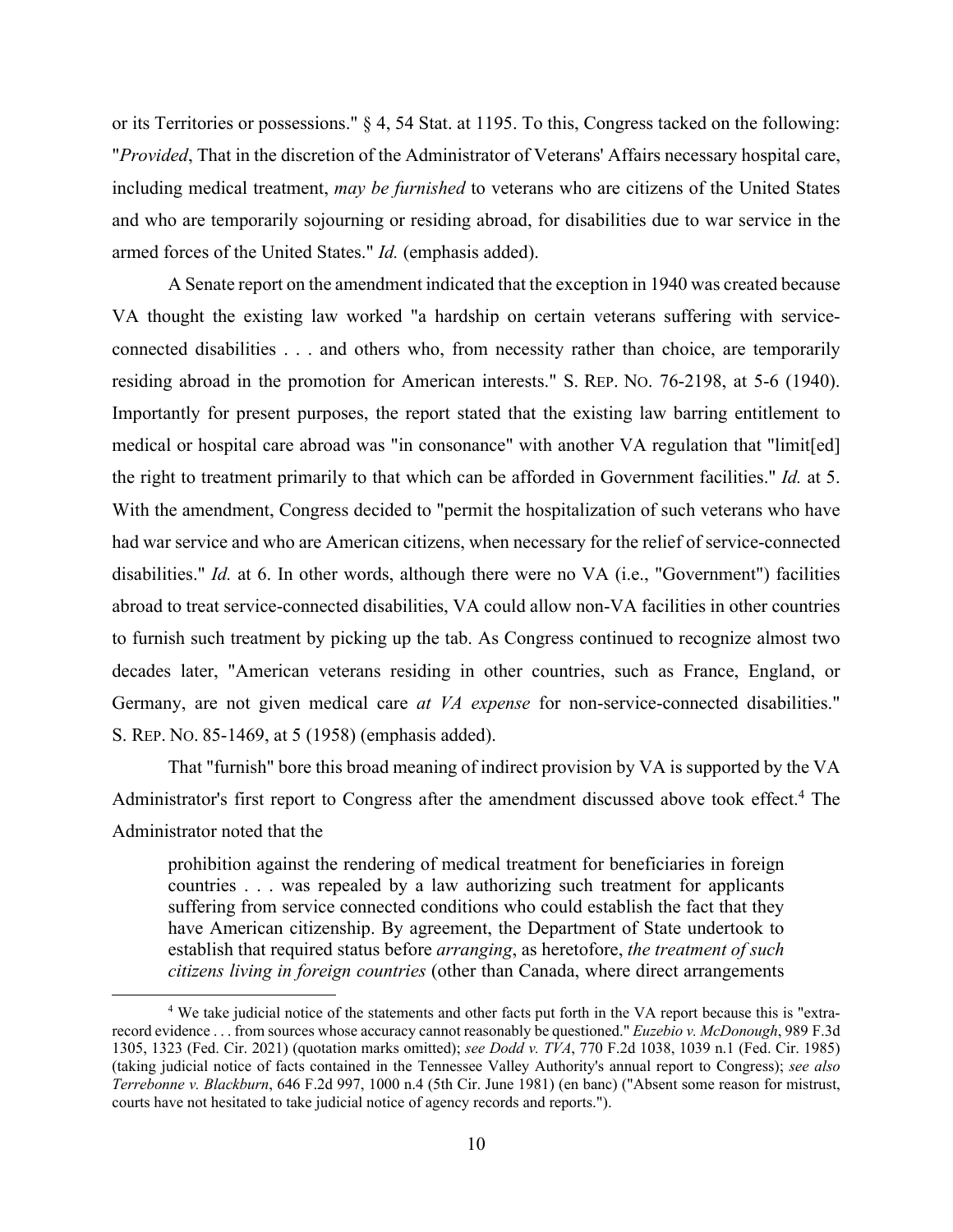are made through a reciprocal agreement with the Department of Pensions and National Health, Ottawa).

ANNUAL REPORT OF THE ADMINISTRATOR OF VETERANS AFFAIRS FOR THE FISCAL YEAR ENDED ON JUNE 30, 1941, at 14 (1942) (emphasis added) ("1941 ANNUAL REPORT"). The report goes on to say that the only application received during that fiscal year (from a veteran residing in Cuba) was rejected "because the conditions for which he requested treatment had no relation to [his] former military service." *Id.* The subject is concluded with the statement that political "conditions" obtaining in Europe at the present time make practically impossible the furnishing of medical treatment to citizens of the United States who are residing in countries now occupied by German military forces." *Id.* at 14-15. These passages reveal, as a matter of historical fact, that VA would "furnish" medical treatment to veterans abroad by arranging for its provision through non-VA entities.

 Indeed, no other understanding seems possible since, at the time, VA did not have under its control or propose development of a single facility outside the United States. *See* 1941 ANNUAL REPORT at 107-109. And, although VA reported that more than \$2 million in pension and compensation benefits were paid to veterans in "United States possessions and foreign countries," *id.* at 91, the portion of the Administrator's report detailing the total number of veterans remaining under VA hospital treatment at the end of fiscal year 1941 lists hospital locations only in the continental United States and its then-"possessions": Alaska, the Canal Zone, Hawaii, the Philippine Islands, and Puerto Rico, *id.* at 44-47. This silence is telling, especially when VA was able to report the specific amounts of pension and compensation received by the precise numbers of veterans or their dependents living in foreign countries. *Id.* at 98-101.

 So, the historical evidence shows that, at the time that Congress permitted medical treatment for service-connected disabilities to be "furnished" to veterans abroad, VA had no healthcare infrastructure abroad to provide such treatment directly but would provide it as appropriate by paying for it. Thus, when Congress in 1940 affirmed the general bar on the furnishing of VA medical treatment to veterans outside the United States but permitted such treatment to be furnished for service-connected disabilities, it was using the word "furnish" in the indirect sense of the Agency arranging or paying for treatment provided by non-VA entities.

 And, indeed, that is how the FMP is administered today. Per VA's policy manual: "FMP may provide *reimbursement* for all foreign-provided, medically necessary services associated with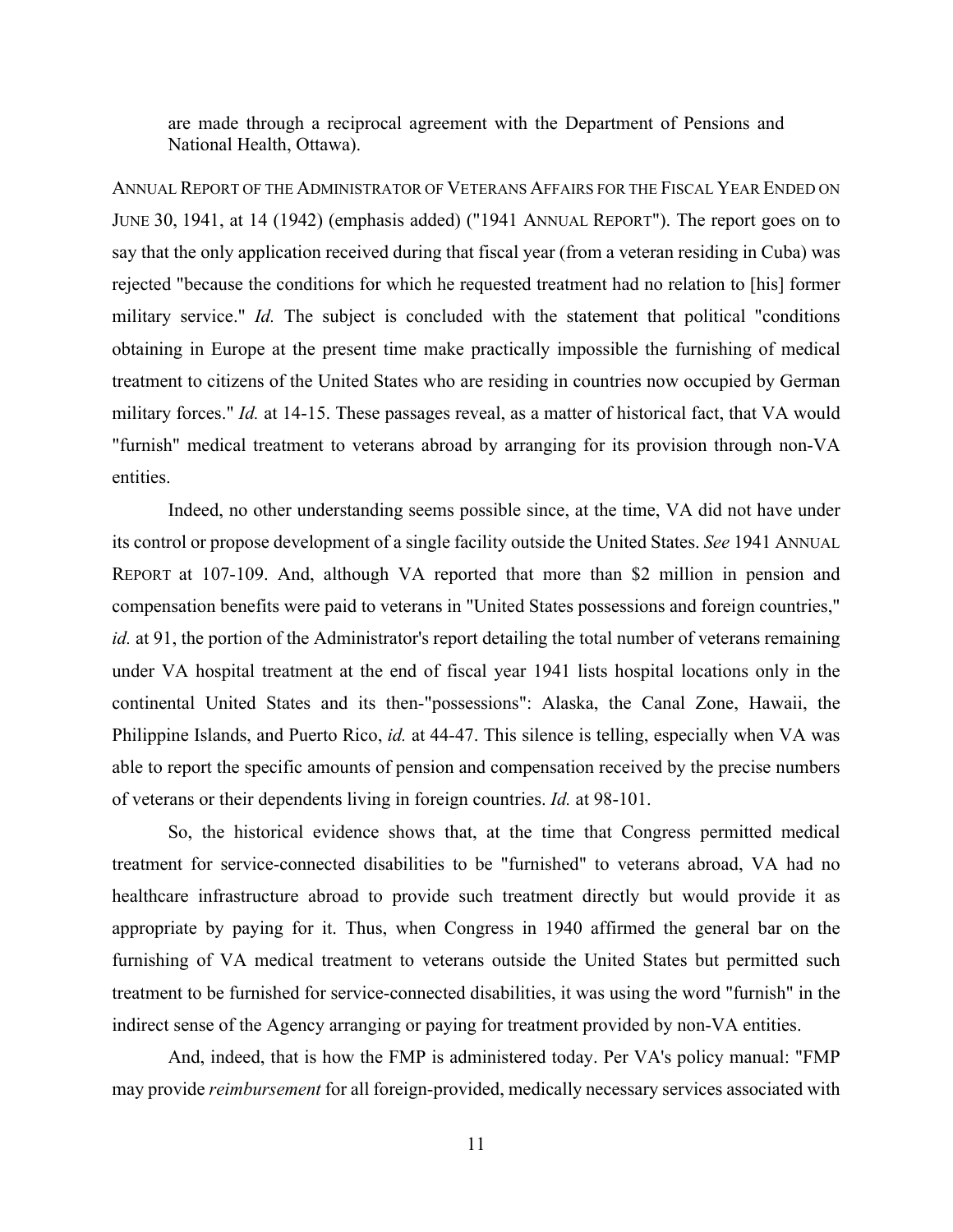the treatment of adjudicated service-connected disabilities or any disability associated with and held to be aggravating a service-connected condition, as well as care for Veterans participating in a rehabilitation program." FOREIGN MEDICAL PROGRAM POLICY MANUAL § 1.01.III.B. Generally, claims for "payment or reimbursement for expenses of medical care or services" must be filed within two years following the date the care or service was rendered or the date of discharge from inpatient hospitalization. *Id.* § 3.01.I.A. Or, as the Agency's brochure explaining the FMP's mechanics to veterans advises more simply: "You may pay the provider and then file a claim by submitting the bill, medical documentation and proof of payment to the FMP office. Or your provider, if willing, may submit the bill and medical documentation to FMP for payment."5

With the proper contextual meaning of "furnish" in section 1724(a) established, we can put it together with the other definitions noted above to understand the scope of the congressional limitation on VA medical treatment abroad. When Congress directed in section 1724(a) that "the Secretary shall not furnish hospital or domiciliary care or medical services outside any State," it meant that the Secretary may not provide for or arrange veterans' "hospital or domiciliary care or medical services" abroad. Since emergency treatment is a type of medical service, section 1724 necessarily orders the Secretary not to "provide for" emergency treatment abroad. Reimbursing for the cost of emergency treatment, either by paying a veteran back or directly paying a non-VA provider, is a way of providing for that treatment and, in fact, is generally the only way VA may arrange for treatment in other countries. Thus, "reimburse" falls within the meaning of "furnish" as used in section 1724(a). Under a plain reading of the relevant terms, section 1724 barred VA from paying for Mr. Van Dermark's emergency cardiac treatment at Bangkok Hospital because he was not service connected for any cardiac condition. (Nor was any such treatment needed in connection with his participation in a chapter 31 rehab program.)

Nothing in section 1725 or 1728 persuades us that they meant to alter VA's healthcare obligations outside the United States. Those provisions make no reference to medical services abroad—and recall that emergency treatment is defined as a type of medical care or service. 38 U.S.C. § 1725(f)(1). "When a statute gives no clear indication of an extraterritorial application, it has none." *Morrison v. Nat'l Austl. Bank Ltd.*, 561 U.S. 247, 255 (2010). Rather, when Congress wished to add exceptions to, or otherwise alter the scope of, the general bar on VA's furnishing of

<sup>5</sup> https://www.va.gov/COMMUNITYCARE/docs/pubfiles/brochures/FMP\_brochure.pdf.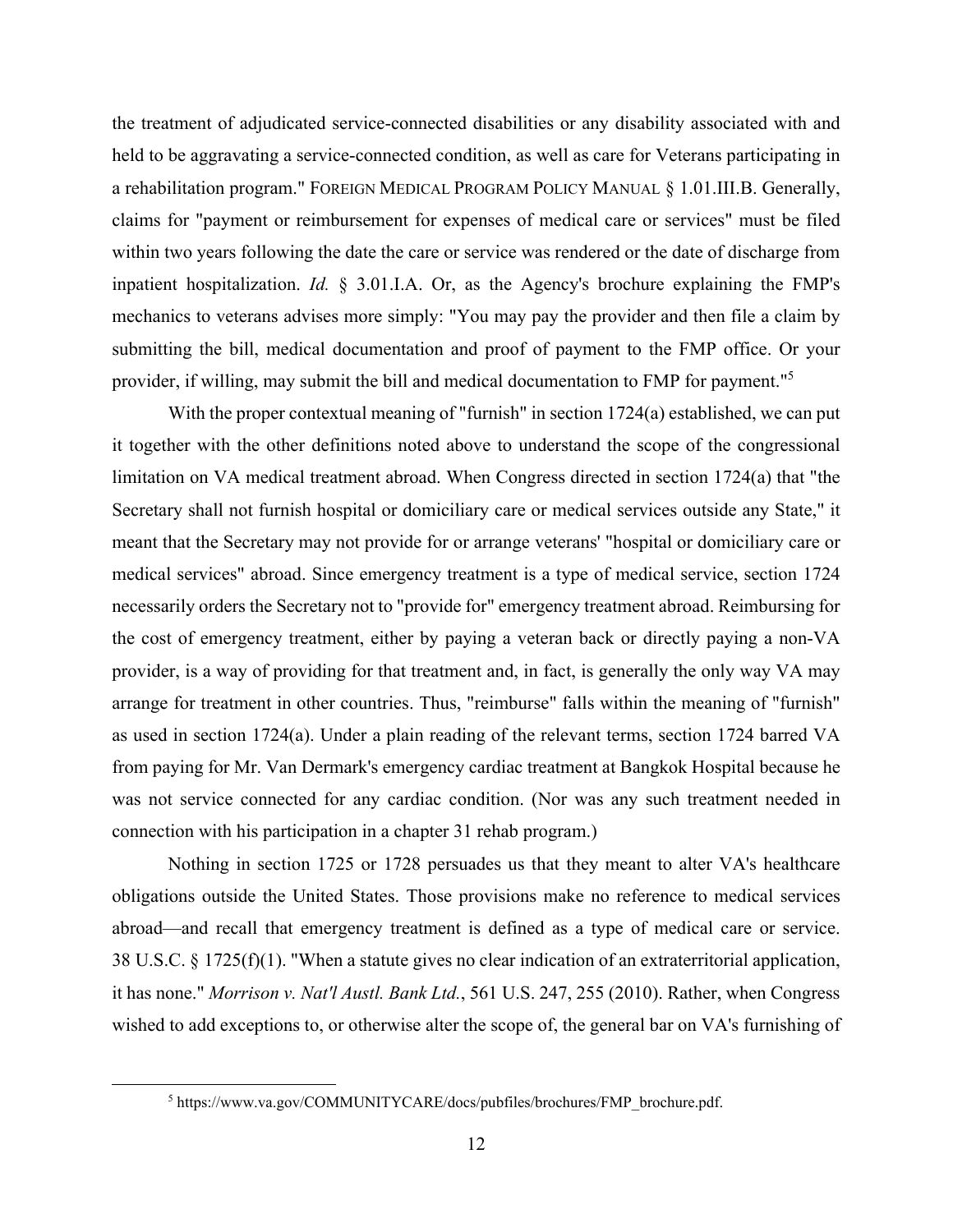medical services abroad, it did so in section 1724 itself, not elsewhere. We will not presume that sections 1725 and 1728 were meant to apply in foreign countries like Thailand. *See id.* at 261 ("Rather than guess anew in each case, we apply the presumption [against territoriality] in all cases, preserving a stable background against which Congress can legislate with predictable effects.").

Relatedly, given the carefully delineated circumstances in section 1724 in which VA is obliged to provide for veterans' medical care in foreign countries, we think Congress would have made it clear if it intended to dramatically expand those circumstances to include "[a]ny disability" if a veteran has TDIU, 38 U.S.C. § 1728(a)(3), or is "an active Department health-care participant," 38 U.S.C. § 1725(b)(1). *See Romag Fasteners, Inc. v. Fossil, Inc.*, 817 F.3d 782, 790 (Fed. Cir. 2016). But no intention on Congress's part to do so is apparent.

Likewise, the fact that courts generally presume that Congress intends a specific statute to govern over more general ones supports our conclusion. *See Arzio v. Shinseki*, 602 F.3d 1343, 1347 (Fed. Cir. 2010). Section 1724, as noted above, is the only one in chapter 17 that addresses the instances in which VA may provide for the medical care veterans receive abroad. Sections 1725 and 1728 make no reference to their territorial scope. Where Congress addresses VA's extraterritorial healthcare responsibilities in one statute but says nothing about it in others, we think it proper to conclude that the former takes precedence. Moreover, "Congress is presumed to legislate against the backdrop of existing law." *Procter & Gamble Co. v. Kraft Foods Global, Inc.*, 549 F.3d 842, 848 (Fed. Cir. 2008). At the time section 1728 was enacted in 1973 and section 1725 in 1999, section 1724(a)'s general prohibition against the furnishing of medical services for nonservice-connected disabilities abroad had existed for several decades.

After considering the foregoing, the Court concludes that sections 1725 and 1728 permit reimbursement for veterans who receive emergency treatment from domestic, non-VA healthcare providers. In contrast, section 1724 covers when veterans abroad who receive medical care or services—including emergency treatment—may receive reimbursement. As relevant here, because Mr. Van Dermark was not seeking medical care in connection with a service-connected condition or as part of a rehab program, the Board properly determined that his May 2016 and May 2018 treatments at Bangkok Hospital for cardiac issues—even if qualifying as emergency treatment could not, under section 1724, be reimbursed by VA.